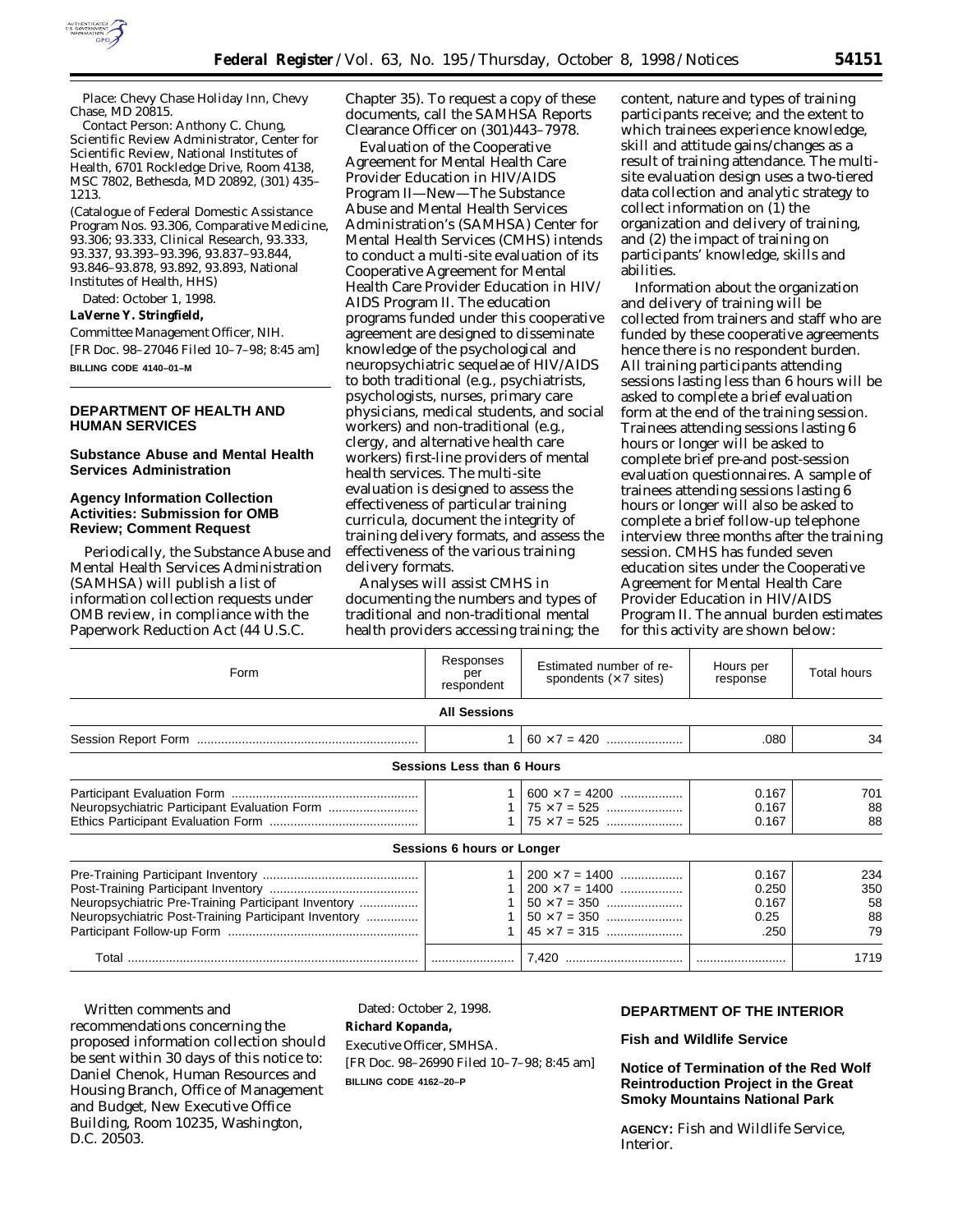## **ACTION:** Notice of termination of reintroduction project.

**SUMMARY:** The Fish and Wildlife Service (Service), in conjunction with the National Park Service, has decided to terminate attempts to restore a wild population of red wolves in the Great Smoky Mountains National Park (Park) in North Carolina and Tennessee. Extremely low pup survival and the inability of the red wolves to establish home ranges within the Park are the reasons for the decision. Establishing a reintroduced population of red wolves depends upon the released animals producing wild offspring that survive to replace natural mortality and increase the population. Our goal for the recovery of this species includes establishing at least three self-sustaining wild populations that total a minimum of 220 animals; without surviving wild offspring, there is no basis for us to expect to contribute to this recovery goal in the Park.

**FOR FURTHER INFORMATION CONTACT:** V. Gary Henry, Red Wolf Coordinator, U.S. Fish and Wildlife Service, 160 Zillicoa Street, Asheville, North Carolina 28801 (828/258–3939, ext. 226).

# **SUPPLEMENTARY INFORMATION:**

## **Background**

The Park was selected as a potential restoration site due to the large federal land base provided by the Park and surrounding national forests. The project in the Park began in late 1991, with an experimental release of one family group of red wolves. The objective of the experimental release was to evaluate the interactions between red wolves and people, livestock, and coyotes. Initial indications were that restoration was feasible. Subsequent releases of 37 red wolves took place from late 1992 through 1996.

Of 30 wild-born pups from seven litters born in past years, only 2 that were removed from the wild at 6 months of age are known to have survived. Obtaining information on the fate of pups is difficult as they are too small to wear telemetry collars, the usual means of monitoring free-ranging adult red wolves. Pathologists found parvovirus in one of a litter of four pups that all died during midsummer 1993. Later that same summer, coyotes attacked and killed a pup from a separate litter of three. In addition, we have documented malnutrition and heavy infestation of internal and external parasites in pups and adults that have been captured. Therefore, we suspect several factors are contributing to the lack of pup survival including (1) parvovirus and other common canine

diseases; (2) internal and external parasites; (3) poor nutrition; and (4) predation by black bears, coyotes, and other predators.

Of the 37 red wolves released in the Park, 26 were recaptured from or died outside Park boundaries. We suspect low availability of prey in the steep, heavily forested slopes that comprise the majority of the Park's 500,000 acres is the likely reason the red wolves stray from the Park. Low food availability can cause wolves to wander widely and/or expand their range. The fact that this was the typical response of the red wolves when released in the Park suggests that it is less preferred habitat when compared to the lower-elevation agricultural land of the surrounding area.

## **How Many Red Wolves Currently Exist in the Park?**

We are presently monitoring two adult red wolves and two pups in the wild. There are six captive red wolves held in pens in the Park. In addition to the four red wolves currently being monitored, there are 32 fate unknown wild red wolves. Contact was lost with four of these as adult animals when their radio transmitters ceased to function. Contact was lost with the remainder while they were pups before they were old enough to be instrumented with radio telemetry collars. Fate unknown pups include 25 from past years and three from this year. The fate unknown animals are likely dead. The monitored adult male has been observed consorting with a coyote and the monitored adult female has been frequenting campgrounds.

## **What Will Happen to the Red Wolves Now in the Park?**

We are in the process of relocating the six captive red wolves currently being held in the Park. We plan to recapture the remaining known four free-ranging red wolves by the end of the calendar year 1998. These animals will be incorporated into the captive population by placement in one of 36 captive breeding facilities. Exact location will be determined by available space. These animals will also be evaluated for possible release into the wild and one or more may be released into the experimental population in northeastern North Carolina when and if the opportunity becomes available.

Current regulations regarding the Park population (50 CFR 17.84(c)) justify removing the animals for the following reasons:

(1) moving an animal for genetic purposes,

(2) taking an animal that constitutes a demonstrable but non-immediate threat to human safety or that is responsible for depredations to lawfully present domestic animals or other personal property, and

(3) aiding a sick, injured, or orphaned specimen.

Our experiences indicate that leaving the few animals now present would result in one of two things in the future—death or interbreeding with coyotes. Since all red wolves are managed as one population for genetic purposes, the loss of these animals would be a loss to the gene pool.

Activities have already been implemented to capture the adult male for genetic reasons. Removing the female is justified for several reasons. Left alone without other adult red wolves, the female would likely eventually consort and mate with coyotes. Therefore, she will also be removed for genetic purposes. In addition, the frequenting of campgrounds presents another problem of a behaviorally unsuitable animal with a tolerance of humans. This represents a demonstrable but non-immediate threat to human safety and could be responsible for depredation of personal property in the future. For example, there have been three other red wolves that started frequenting campgrounds, gradually progressed to becoming active in daylight hours in the campgrounds, and finally destroyed personal property. Removing the adults then leaves two orphaned pups. The orphaning of the pups by removal of the adults and our past experience of no survival of pups beyond one year indicates that the pups will likely die. In the unlikely event that they survive, the pups would likely consort and breed with coyotes because other red wolves are not available for mates. Therefore, they need to be removed for humanitarian and genetic reasons.

# **What Regulations Will Apply to the Park Population of Red Wolves?**

We will retain the experimental population designation (defined as Graham, Haywood, Jackson, Madison and Swain counties, North Carolina and Blount, Cocke, Monroe, and Sevier counties, Tennessee) and the applicable regulations for this population (50 CFR 17.84(c)), for the immediate future. These regulations provide that any person may take red wolves found on lands owned or managed by Federal, State, or local government agencies, provided that such taking is incidental to lawful activities, is unavoidable, unintentional, and not exhibiting a lack of reasonable due care, or is in defense